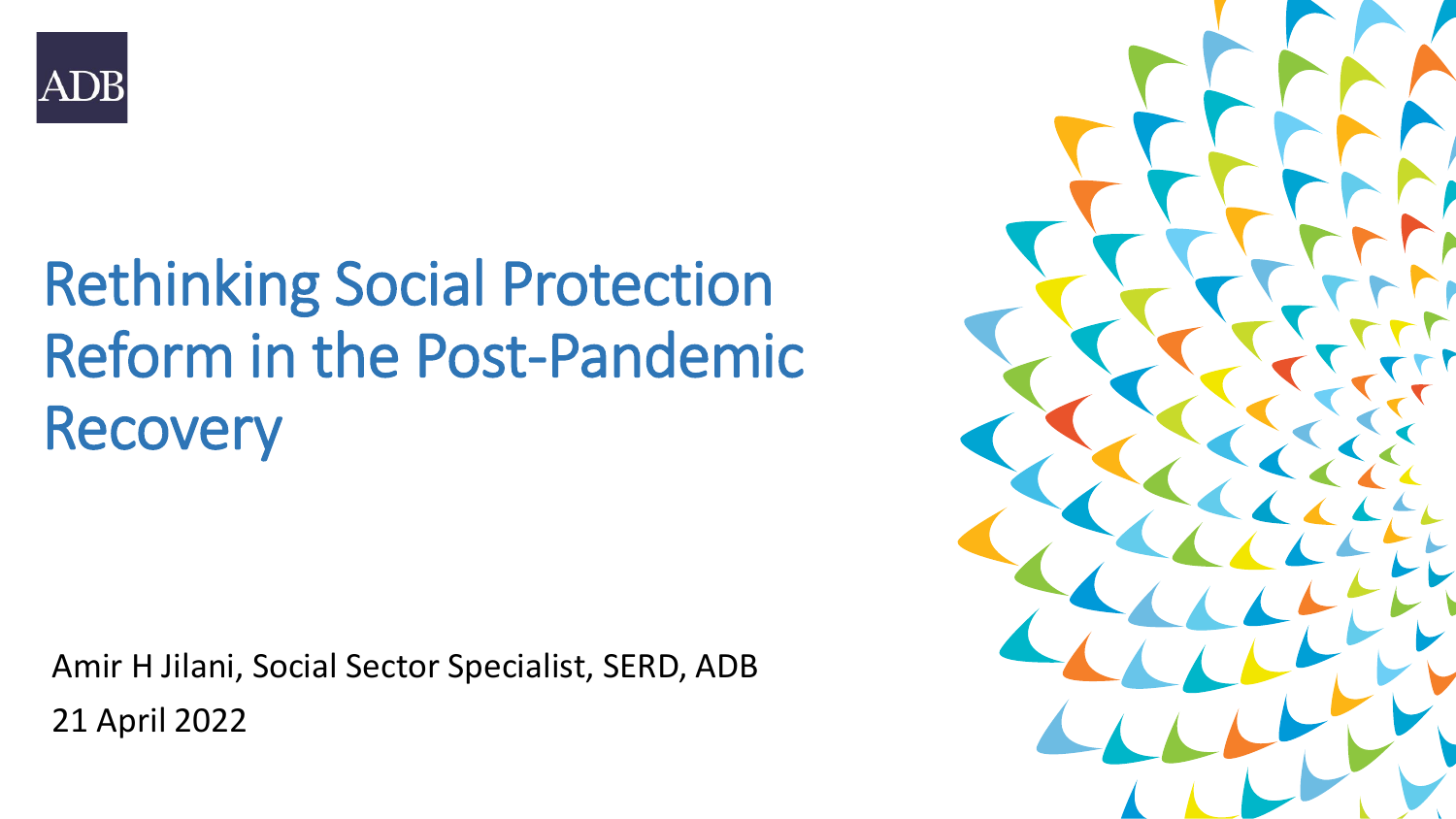# **COVID-19: A snapshot of socio-economic impacts in Southeast Asia**

**Output** contracted by about 4% in 2020 after growing by 4.4% in 2019. Modest recovery and growth in 2021 of 3%.

**Extreme poverty** rose by 5.4 million in Southeast Asia in 2020 due to the severe decline in economic activity. In 2021, another 4.7 million fell below the extreme poverty threshold compared to the 2020 no-COVID-19 baseline scenario.

**Employment** in the region in 2020 was 10.6 million less than the no pandemic scenario.

**Poverty and unemployment** will likely persist for some time following the pandemic as inactive workers become de-skilled and poor people's access to economic opportunities further deteriorates.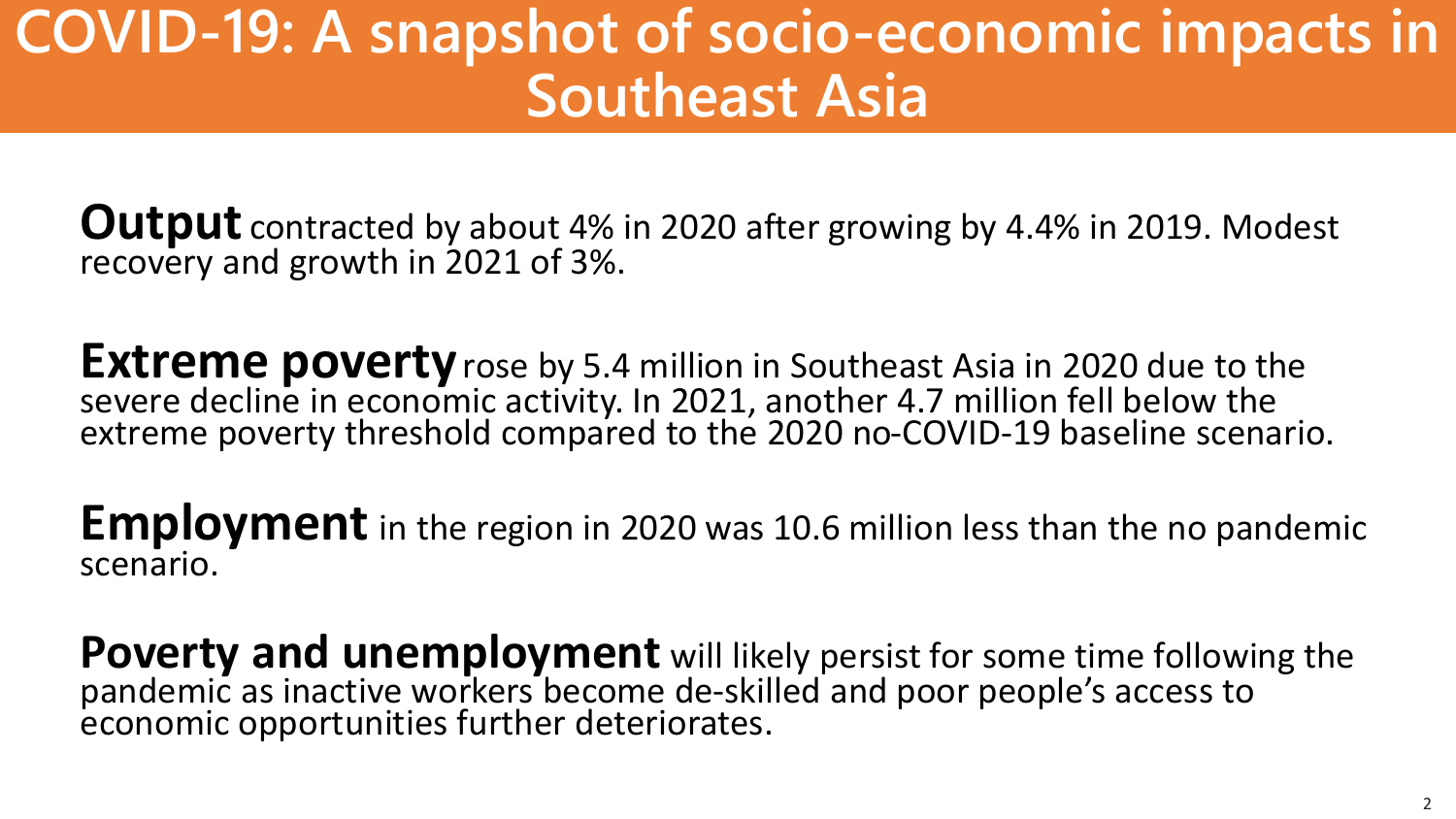## **Youth share in job losses higher than their share in employment across most heavily affected sectors**

### **Youth share in sectoral employment and in job losses Q2-2020**







#### **Viet Nam**





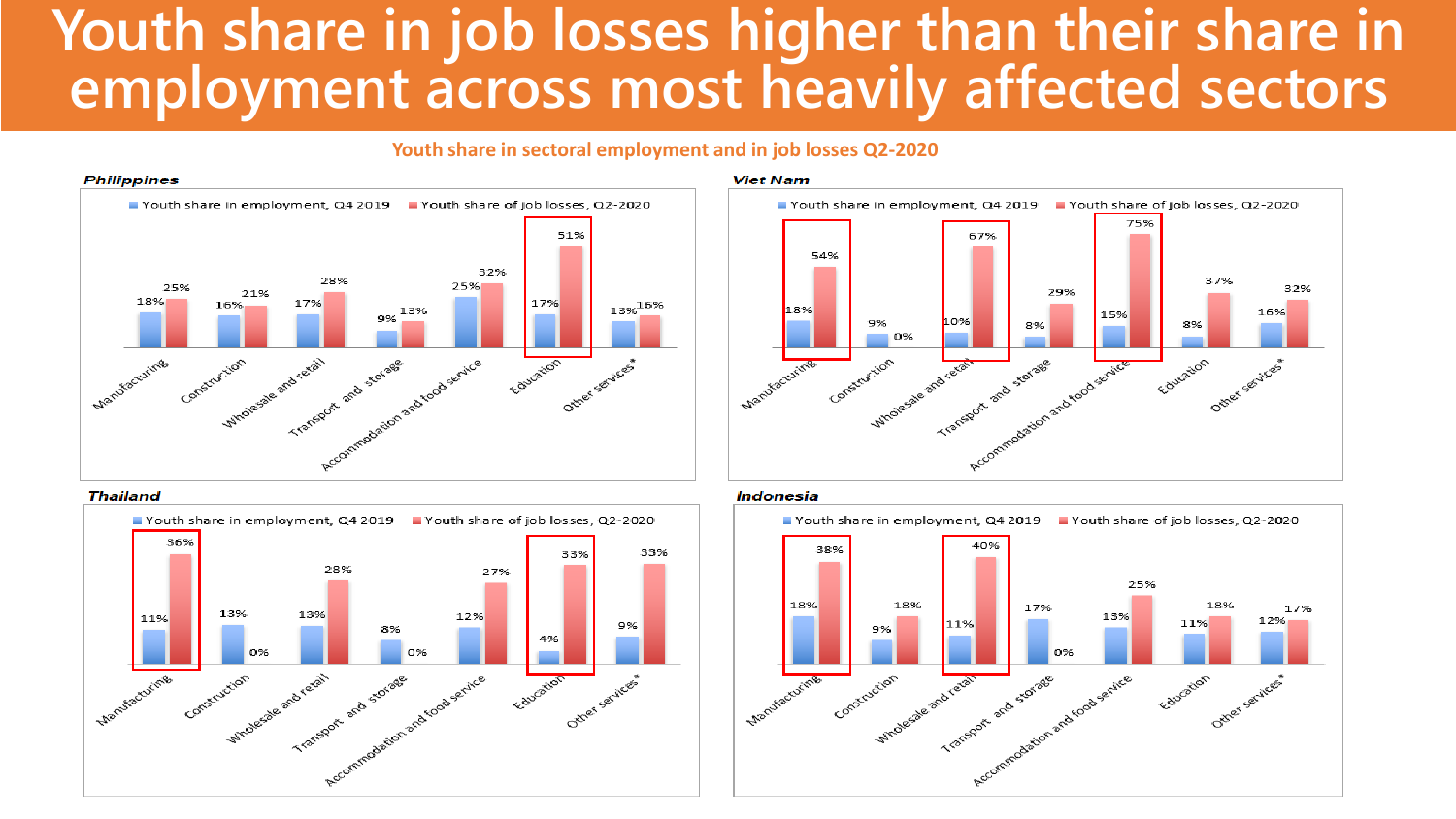# **Social Protection: A Critical Pillar of Support in Southeast Asia during COVID-19**



**Composition of Social Protection Responses**

Source: ADB staff based on data from [Gentilini et al. \(2021\)](http://documents.worldbank.org/curated/en/590531592231143435/pdf/Social-Protection-and-Jobs-Responses-to-COVID-19-A-Real-Time-Review-of-Country-Measures-June-12-2020.pdf): Social protection responses to COVID-19 – May 2021 edition.

Between March 2020 and May 2021, **Southeast Asian economies** planned or put in place **146 social protection measures.**

**Social assistance accounted for over 70% of the social protection response** in Southeast Asia with 105 measures launched by 8 DMCs reaching over 113 million individuals.

- Nearly 50% of social assistance measures were in the form of unconditional cash transfers (UCTs), while food/in-kind transfers represented 17% of social assistance.
- UCTs averaged 3.3 months in duration and doubled in size in some countries.

**8 DMCs in SE Asia introduced a total of 25 social insurance measures** – paid sick support, pensions, unemployment benefits, health insurance, and social security contributions.

**7 DMCs in SE Asia introduced 16 labor market measures**, the most common of which were in the form of wage subsides and job activation measures including vocational training.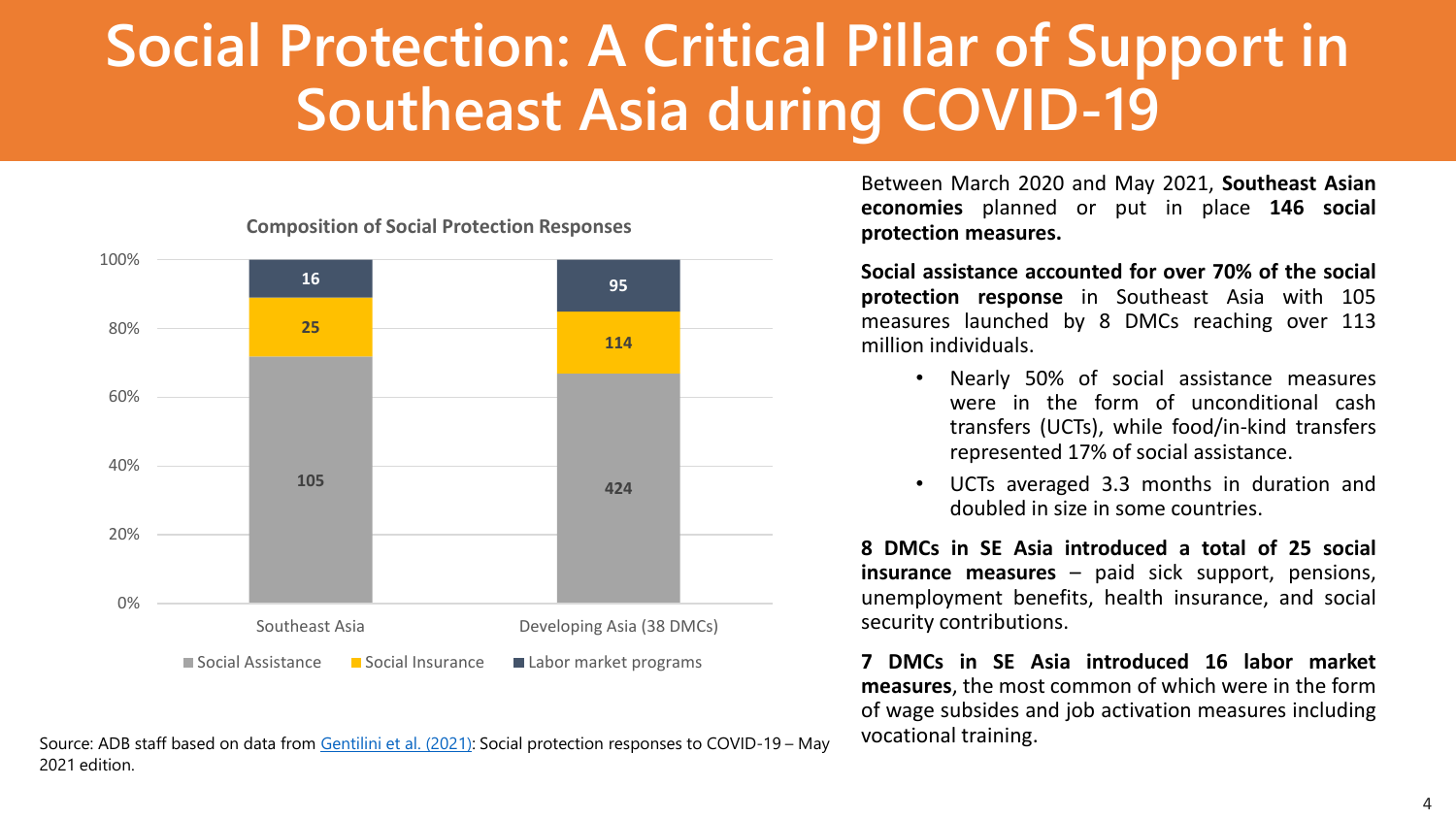# **Challenges in Social Protection**



Less than half of the population in the region, **just 46%**, is covered by at least one social protection scheme (exc health). There is also significant variation in coverage across the lifecycle and occupation groups.

Low coverage is strongly associated with underinvestment in social protection. Countries in the region spend on **average 4.9 % of GDP** on social protection (excluding health).

High degree of fragmentation with multiple schemes, incoherent mandates, and contradictory approaches across the region. Building coherent and integrated systems is critical.

### **Asia Pacific Southeast Asia**

Southeast Asia has one of the lowest rates of coverage, standing at **just 33%**. Significant variation exists across countries, with Thailand covering 68% and Cambodia only 6.2% (31% affiliated to social health protection.

Southeast Asia also lags in terms of social protection expenditure, investing **only 2.7% of GDP** on average. Timor-Leste spends 8%, while Indonesia and Cambodia both spend less than 1.5%.

Southeast Asia is vulnerable to health, economic, and environmental shocks. Systems lack shock-responsiveness and SP infrastructure remains underdeveloped.

**Low social protection expenditure**

**High fragmentation and underdeveloped systems**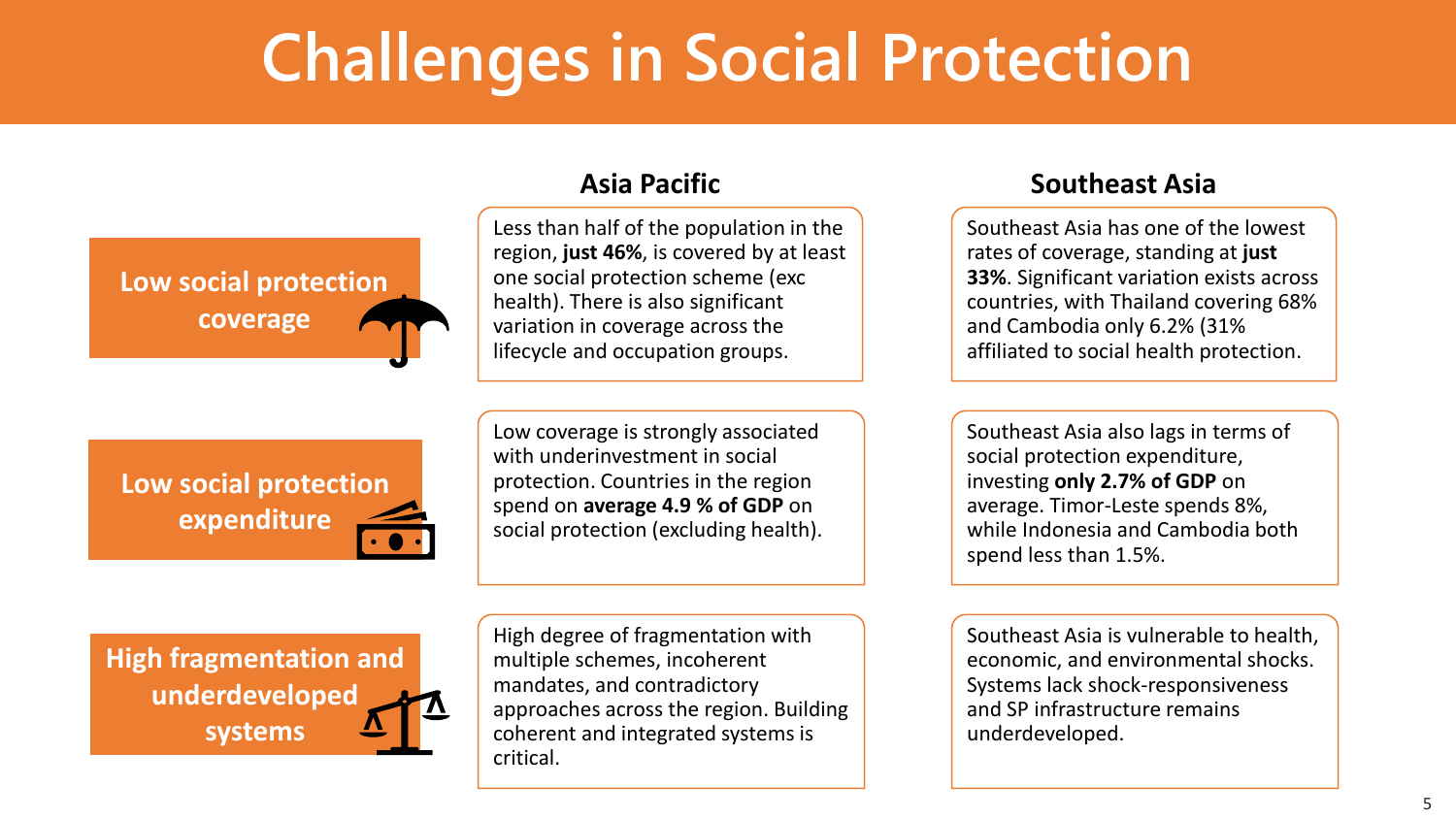# **Some are left much more vulnerable than others**

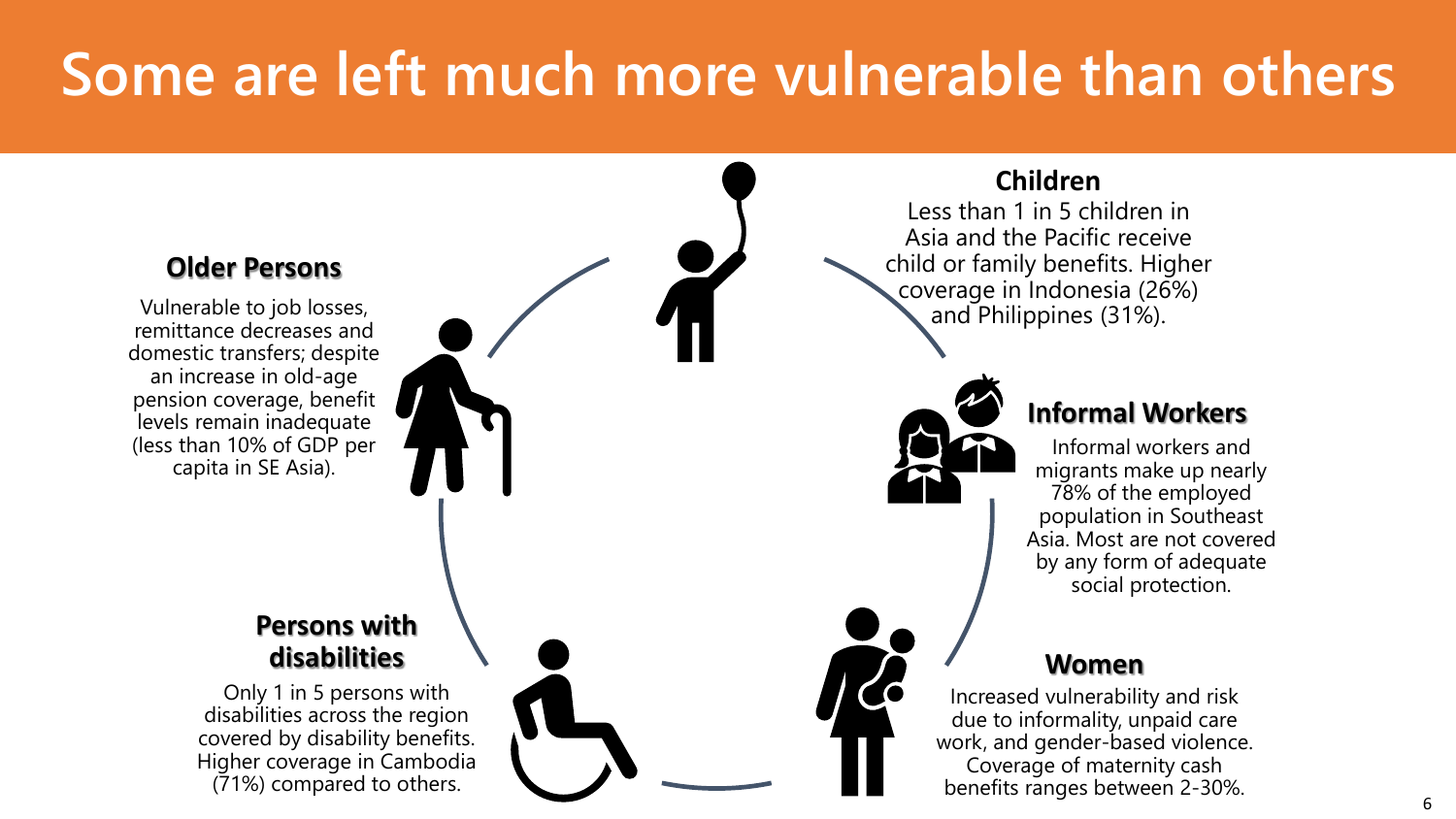Social Protection Reform Opportunities in Southeast Asia

- COVID-19 has increased awareness and demand for shock-responsive social protection (e.g. on-demand dynamic registries, linkages with early warning and disaster risk management systems, etc).
- Growing demand to strengthen and better integrate social protection delivery systems (e.g. ID systems, socioeconomic registries, MIS, digital payments, M&E, digitized business processes, etc.).
- Potential appetite within the broader government machinery to consider necessary reforms for sustainable financing of social protection to increase expenditure and coverage levels.
- Domestic resource constraints may restrict transformational changes overnight, but opportunities exist to strengthen systems gradually, support inclusion, improve M&E, and explore innovative solutions such as the graduation approach (e.g. Philippines DOLE pilot) and other employment-generating/empowerment programs (e.g. Indonesia's Kartu Prakerja)